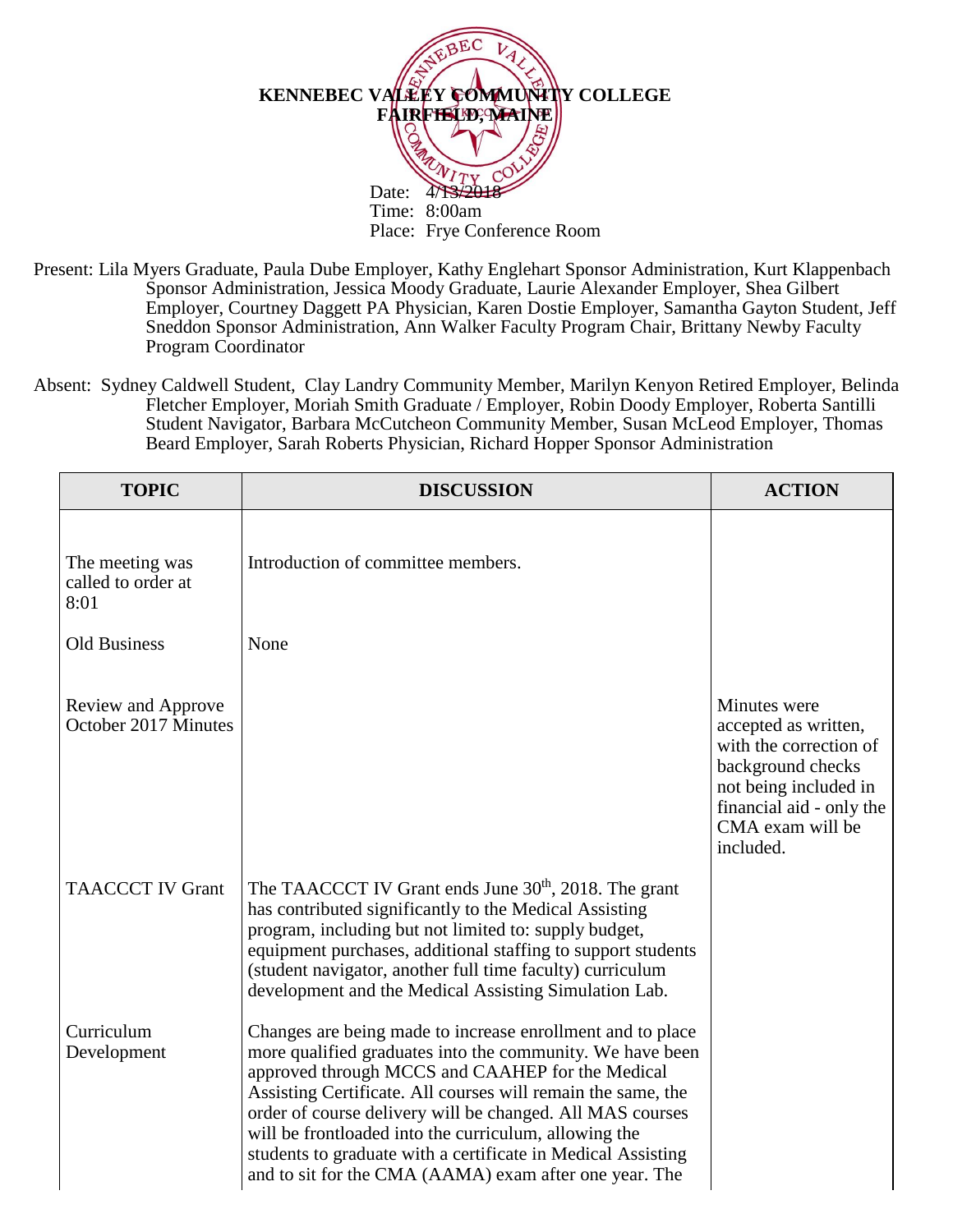| <b>TOPIC</b>                | <b>DISCUSSION</b>                                                                                                                                                                                                                                                                                                                                                                                                                                                                                                                                                     | <b>ACTION</b>                                                                                                                                                                 |
|-----------------------------|-----------------------------------------------------------------------------------------------------------------------------------------------------------------------------------------------------------------------------------------------------------------------------------------------------------------------------------------------------------------------------------------------------------------------------------------------------------------------------------------------------------------------------------------------------------------------|-------------------------------------------------------------------------------------------------------------------------------------------------------------------------------|
|                             | students will then have the option to complete an associate<br>in applied science degree once the MAS courses have been<br>completed.                                                                                                                                                                                                                                                                                                                                                                                                                                 |                                                                                                                                                                               |
|                             | The Medical Office Specialist (MOS) certificate has been<br>approved as well as the Phlebotomy certificate curriculum<br>updates. MAS110 Medical Documentation and MAS220<br>Pathophysiology are currently being developed.                                                                                                                                                                                                                                                                                                                                           | Brittany and Ann will<br>forward the advisory<br>committee the<br>MAS110 and<br>MAS220 syllabi along                                                                          |
|                             | The MOS and Phlebotomy programs both have pathways to<br>Medical Assisting developed for students to continue their<br>education if they desire.                                                                                                                                                                                                                                                                                                                                                                                                                      | with all course<br>pathways.                                                                                                                                                  |
|                             | Ann has reviewed the CCMA curriculum and determined<br>students could be awarded credits for prior learning to<br>transition into the CMA (AAMA) credential. Students will<br>be responsible for providing evidence of successful<br>completion and clinical hour documentation.                                                                                                                                                                                                                                                                                      | Identify the adult<br>education locations<br>that are offering the<br>CCMA in the state<br>and offer them the<br>pathways for the<br><b>KVCC</b> medical                      |
| <b>Maine Quality Center</b> | Redington and Maine General are both still considering<br>clinical ladders. Inland has established clinical ladders for<br>medical assistants.                                                                                                                                                                                                                                                                                                                                                                                                                        | assisting program and<br>pathway.                                                                                                                                             |
|                             | Advisory committee members recommended incorporating<br>resume and interviewing skills into the curriculum.<br>Committee recommendations were to have students perform<br>mock interviews and record themselves. Other<br>recommendations were to review the importance of<br>researching organizations prior to interviews along with<br>reviewing common interview questions.                                                                                                                                                                                       | Ann will be<br>incorporating<br>interviewing into<br>MAS101 Introduction<br>to Medical Assisting.                                                                             |
|                             | Kathy Englehart spoke on behalf of the MQC funding to<br>offer a cohort of 20 students to complete the MAS certificate<br>at no charge. Recommendations were made to consider 8<br>week modules versus the traditional semester. Studies have<br>shown that working students are more successful with<br>modules. Jeff Sneddon will be qualifying the students for the<br>12-month certificate and working with local employers and<br>Career centers. KVCC will review the curriculum and<br>course expectations with the applicants to ensure they are<br>prepared. | Ann will distribute the<br>information regarding<br>the program and<br>application<br>information to<br>advisory committee<br>members once the<br>documents are<br>available. |
|                             | The organization (MQC) would assist in training pre hire or<br>new hire within 6 months free of charge to the organization.<br>Employers also have opportunities to receive funding for<br>incumbent workers that need to have new regulation training<br>depending on the amount of employees that need to receive<br>training. Training can consist of: leadership, clinical,<br>medical, etc.                                                                                                                                                                      |                                                                                                                                                                               |
|                             | Employers with questions regarding training provided<br>through the Maine Community College System for new and<br>current workers are recommended to contact Jeff Sneddon at                                                                                                                                                                                                                                                                                                                                                                                          |                                                                                                                                                                               |